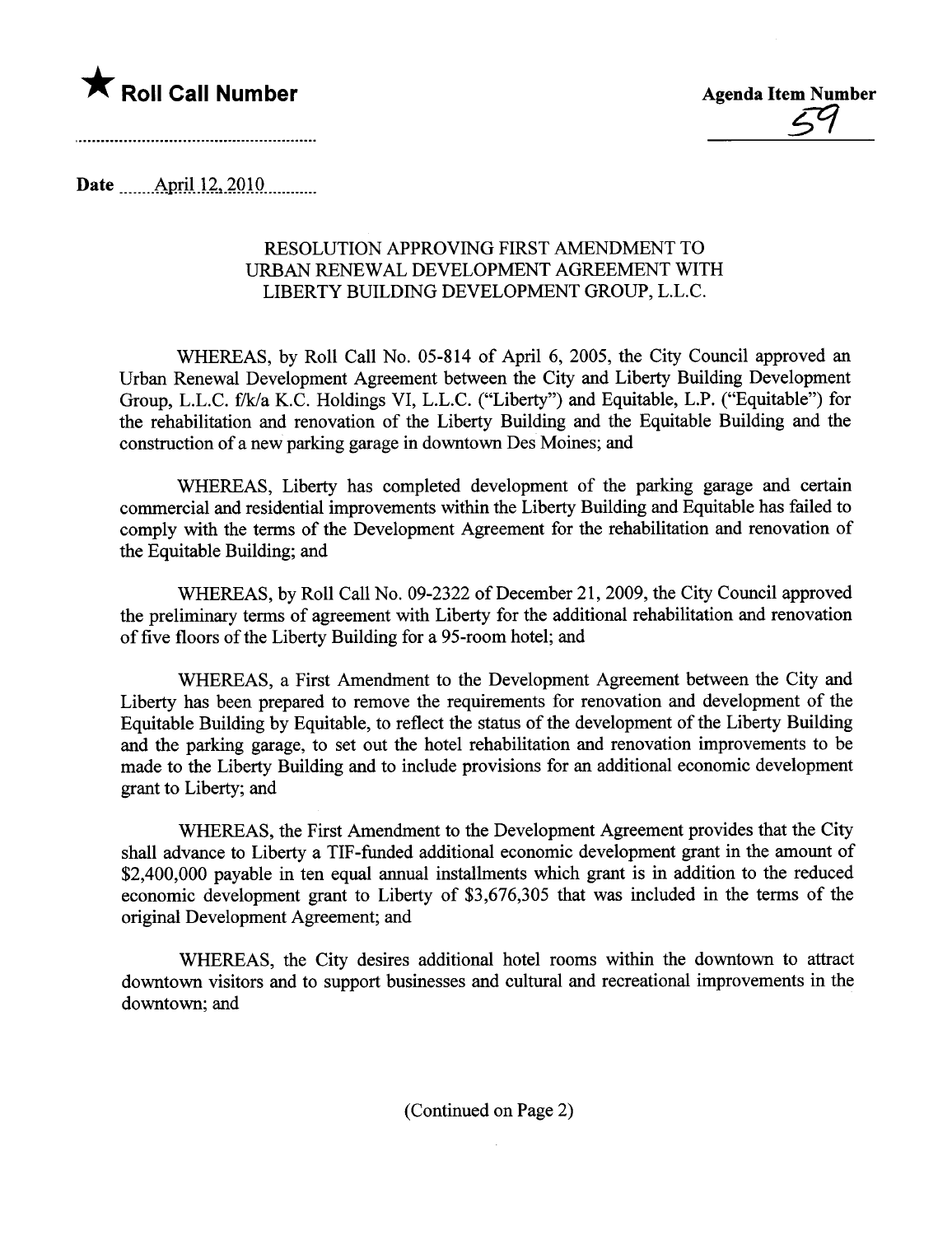

\* Roll Call Number<br>Agenda Item Number<br>C9

Date **manufact** April 12, 2010

-2-

WHEREAS, the development of the Liberty Building, including the proposed hotel improvements, and the development of the parking garage further the objectives of the Metro Center Urban Renewal Plan to preserve and create an environment which will protect the health, safety and general welfare of City residents and maintain taxable values within the Metro Center Urban Renewal Project Area, to encourage development of affordable housing in decent, safe and sanitary conditions in attractive settings to serve employees and other people who would like to live in the downtown area, to provide a varety of locations to serve the different housing markets within the Metro Center Urban Renewal Project Area, to encourage intensive and coordinated mixed-use development of commercial, residential and parking facilties, including hotel improvements, that will support businesses and help assure the most efficient and effective use of public and private investments, to provide for the orderly expansion of downtown Des Moines as a retail, financial and business center of the metropolitan area, to support the maintenance and rehabiltation of sound existing structues and the preservation of properties of architectual and historic merit, and to encourage the coordinated development of parcels and structures to achieve efficient building design and the provision of adequate parking; and

WHEREAS, the continuation of the reduced economic development grant and the provision of the additional economic development grant for the development of the Liberty Building, including the hotel improvements, and the parking garage shall be provided by the City pursuant to the Urban Renewal Law and Chapter 15A of the Code of Iowa and the obligation of Liberty under the amended Agreement to rehabilitate, renovate and construct improvements, including the hotel improvements, will generate the following public gains and benefits: (i) it will initiate the renovation and rehabilitation of blighted buildings in accordance with the Metro Center Urban Renewal Plan; (ii) it will provide a range of housing in decent, safe and sanitary conditions in attactive settings to serve employees and other people who would like to live in the downtown area; (iii) it will provide attractive hotel development to serve employees, visitors and tourists; (iv) it will encourage further private investment and will attract and retain residents and businesses in the Metro Center Urban Renewal Project Area to reverse the pattern of disinvestment and declining resident population; and,  $(v)$  it will further the City's efforts to create and retain job opportunities within the Metro Center Urban Renewal Project Area which might otherwise be lost; and

WHEREAS, the development of the Liberty Building, including the hotel improvements, and parking garage are speculative ventures and the public gains and benefits from the rehabilitation, renovation, construction and resulting housing, hotel and parking redevelopment opportunities would not occur without the economic incentives provided in the amended Development Agreement and the public gains and benefits are warranted in comparison to the amount of the economic incentives; and

(Continued on Page 3)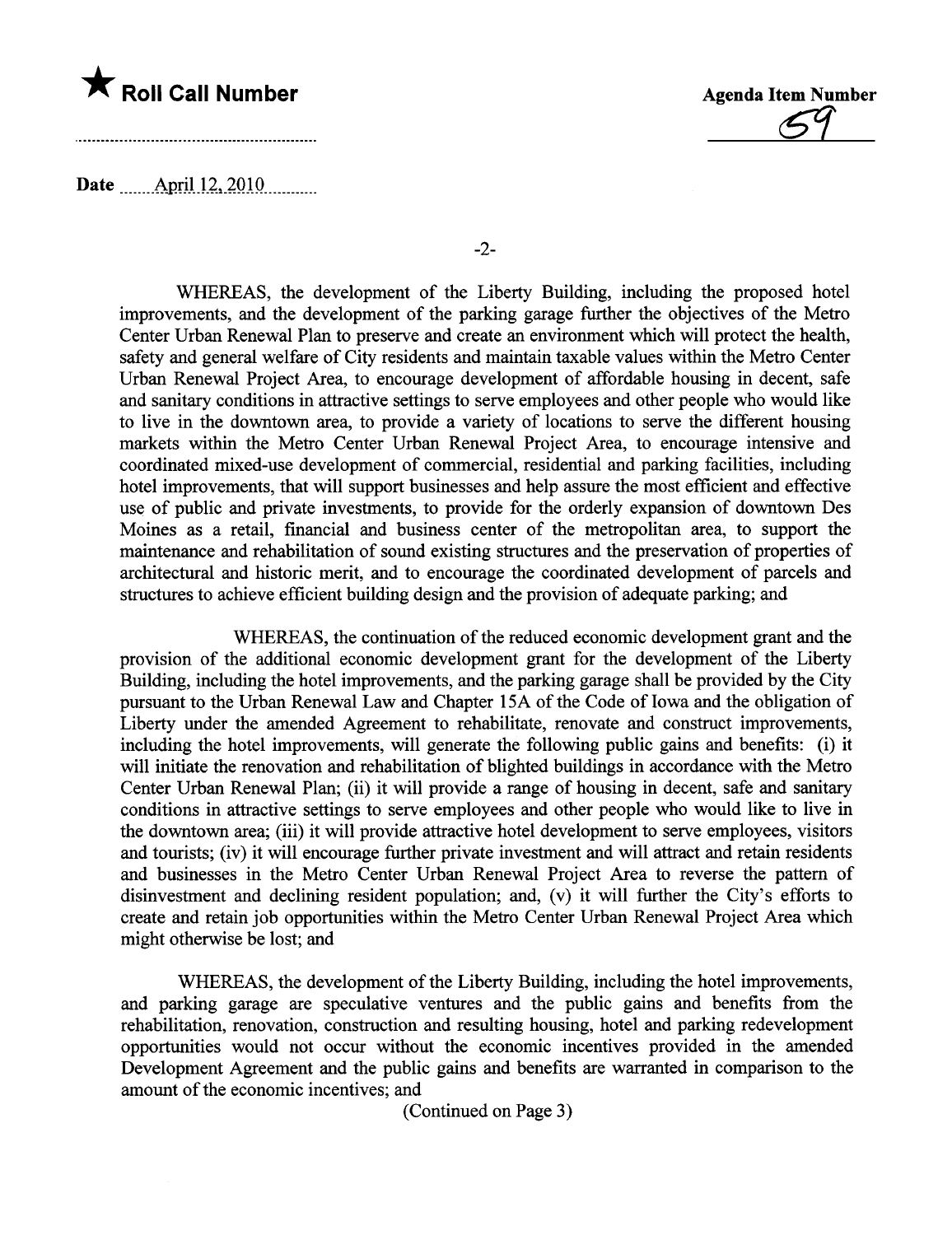

 $\frac{59}{59}$ 

Date **April 12, 2010** 

-3-

WHEREAS, City believes that the development of the Liberty Building, including the hotel improvements, and the parking garage pursuant to the amended Development Agreement, and the fulfillment generally of the amended Development Agreement, are in the vital and best interests of the City and the health, safety, morals, and welfare of its residents, and in accord with the public purposes and provisions of the applicable state and local laws and requirements under which the Metro Center Urban Renewal Project has been undertaken, and warant the provision of the economic development assistance set forth in the amended Development Agreement; and

WHEREAS, the Urban Design Review Board at its meeting of February 2, 2010 recommended approval of the additional economic development assistance for the development of the hotel improvements to the Liberty Building and recommended approval of the preliminar design for the hotel improvements to the Liberty Building.

NOW, THEREFORE, BE IT RESOLVED by the City Council of the City of Des Moines, Iowa as follows:

1. The First Amendment to the Urban Renewal Development Agreement between the City and Liberty Building Development Group, L.L.C. which provides for the continued rehabilitation and renovation of the Liberty Building with hotel improvements and provides that the City continue payments to Liberty of the TIF-fuded reduced economic development grant in the amount of \$3,676,305 and provides that the City pay to Liberty a TIF-funded additional economic development grant in the amount of \$2,400,000 for the completion of the hotel renovation improvements, is hereby approved.

2. The Mayor is hereby authorized and directed to sign the First Amendment to the Urban Renewal Development Agreement on behalf of the City of Des Moines and the City Clerk is authorized and directed to attest to the Mayor's signatue.

3. Upon receipt of the executed Revised Declaration of Covenants substatially in the form of the Exhibit "B-3" to the First Amendment Urban Renewal Development Agreement and approval of same by the Legal Deparment, the City Clerk is directed to certify City approval and acceptance of the Declaration.

(Continued on Page 4)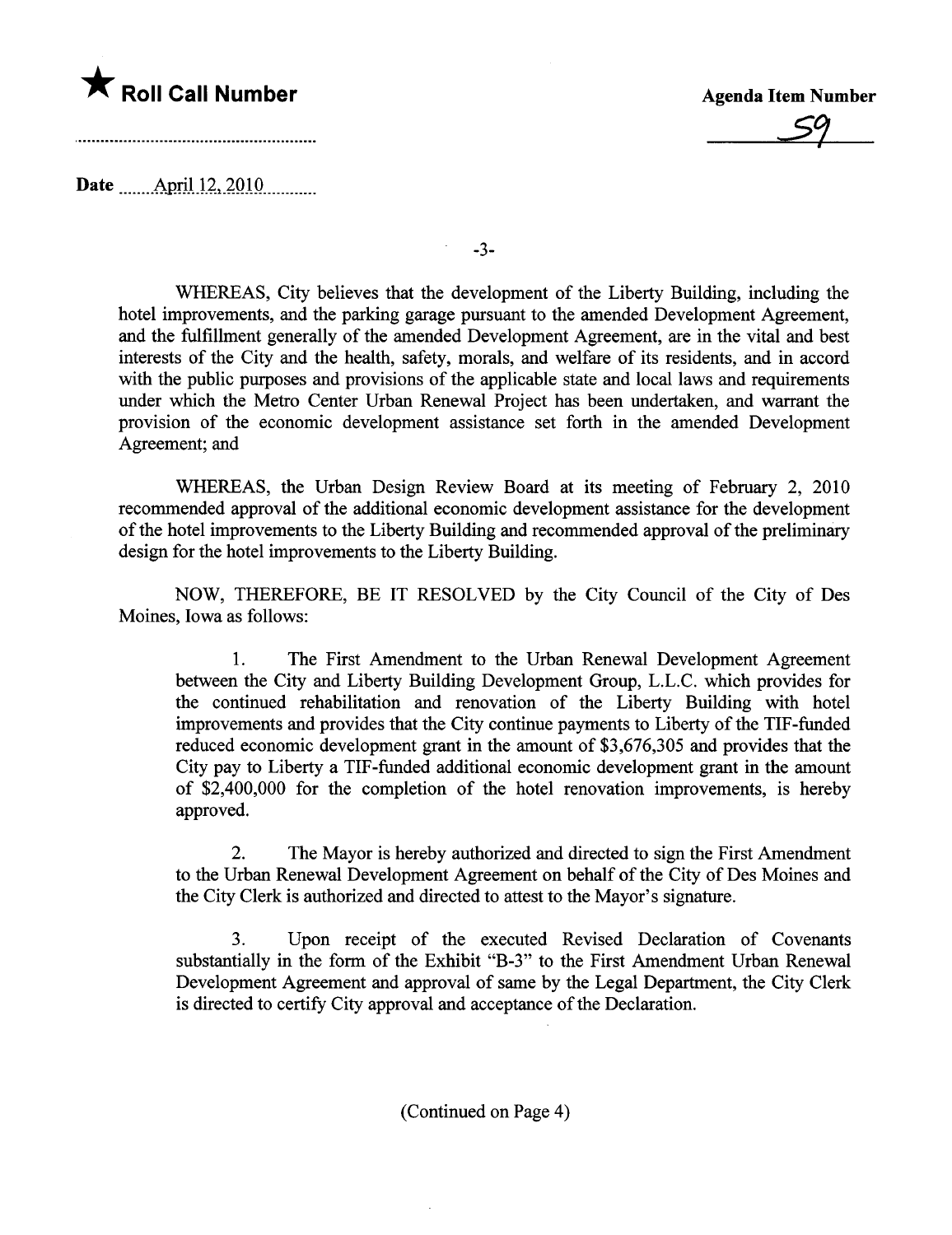

59

Date  $\ldots$  April 12, 2010

-4-

4. The Mayor is hereby authorized and directed to sign the Amended Minimum Assessment Agreement substantially in the form of Exhibit "C-4" to the First Amendment to the Urban Renewal Development Agreement upon approval of same by the Legal Deparment and the City Clerk is authorized and directed to attest to the Mayor's signature and to affix the seal of the City.

5. Upon satisfaction of the conditions for advancement of the continued payments of the reduced economic development grant and upon satisfaction of the conditions for advancement of the additional economic development grant pursuat to Aricle 7 of the First Amendment to Urban Renewal Development Agreement and confirmation of the same by the City Manager and Legal Deparment, the Finance Department is hereby authorized and directed to advance the installment proceeds of such grants to Liberty in accordance with the terms of the First Amendment to the Urban Renewal Development Agreement.

6. The City Manager or his designees are hereby authorized and directed to administer the First Amendment to the Urban Renewal Development Agreement on behalf of the City, including the filing of the Revised Declaration of Covenants and the Amended Minimum Assessment Agreement and to monitor compliance by Liberty with the terms and conditions of the First Amendment of the Urban Renewal Development Agreement and the City Manager is directed to forward to the City Council all matters and documents that require City Council review and approval in accordance with the First Amendment to the Urban Renewal Development Agreement.

7. It is hereby determined that Liberty has satisfactorily completed the following improvements: (i) the portion of the Liberty Building Commercial Component consisting of commercial office and retail use renovation on Floors 1,2,3 and 12; (ii) the Liberty Building residential condominium units on Floors 9, 10 and 11; and (iii) the parking garage, and the City Manager is hereby authorized and directed to issue Certificates of Completion for such improvements with the effective date of December 31, 2006, all in such form approved by the Legal Department.